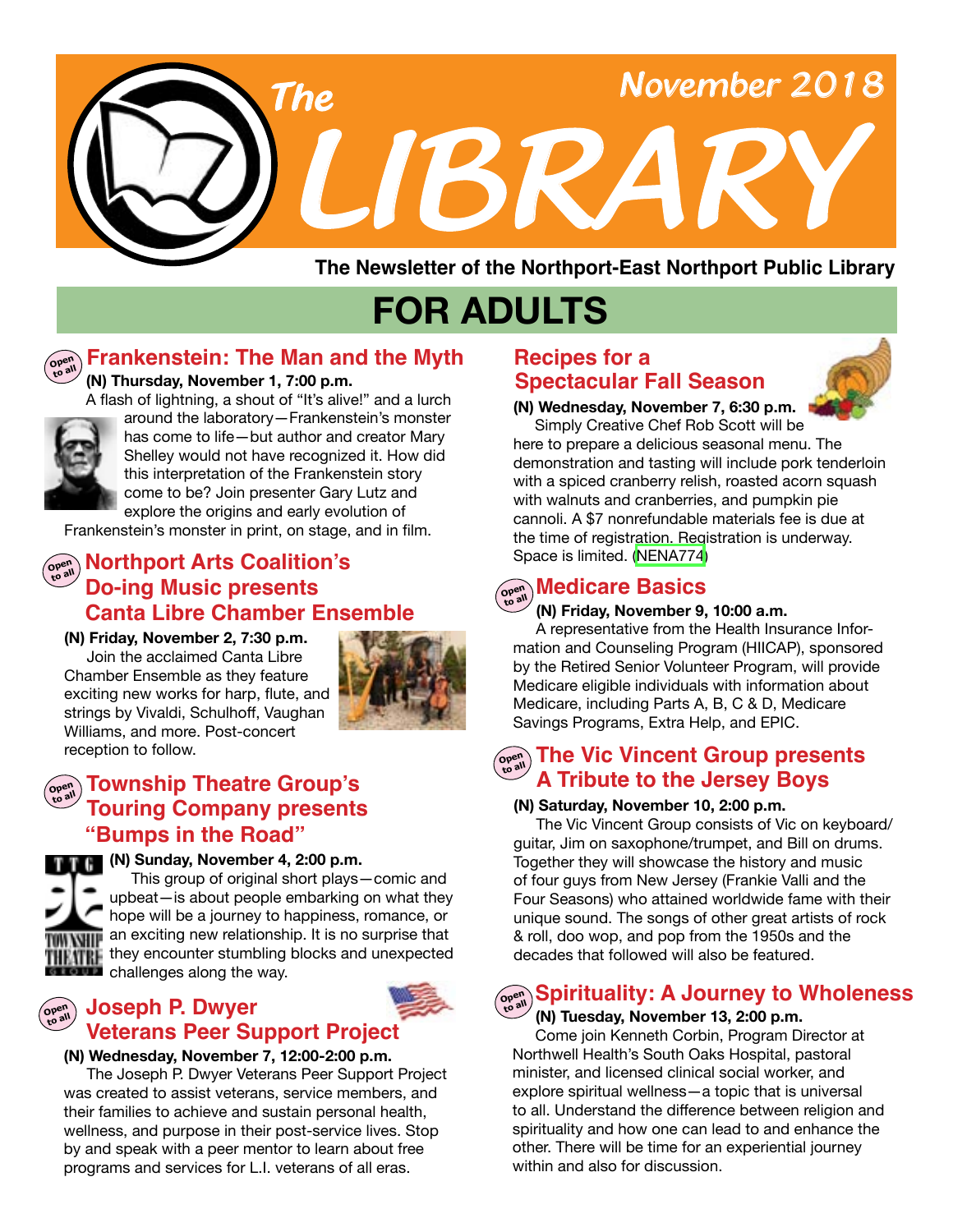## **FOR ADULTS**







#### **Computer Classes**



## **SeniorNet: Introduction to Devices-Buy a Phone, Tablet, or Laptop?**<br>(EN) Friday, November 16, 7:00 p.m.<br>Learn how to use the mail merge function in **1996.** The second of the second of the second of the second of the second of the second of the second of th

# **FOR ADULTS**

## **Introduction to Genealogy Online**

 **(EN) Wednesday, November 28, 7:00 p.m.**

Bring your Android phone or tablet, or just come and learn about the hardware, settings, Internet and email access, search functions, apps, and tips and tricks. Registration is underway. (NENC273)



 Are you interested in tracking your family's lineage? Explore popular genealogy research sites such as Ancestry.com and 23andme.com. Learn how to create accounts, review test results, and more. Registration is underway. ([NENC275](https://search.livebrary.com/record%3Dg1086513~S43))

## **Introduction to Android Devices**

#### **(N) Thursday, November 15, 7:00 p.m.**

(N) Thursday, November 29, 7:00 p.m. Citizens Campaign for the Environment in partnership with Suffolk County offers this informative program focusing on the benefits of replacing cesspools and antiquated septic tanks with new innovative

 Enjoy a fusion of colorful, ethnic dance performances by Roni Yaari and her devoted student, Erica Martinelli, the director and current choreographer of Inner Spirit Dance Company, and their students. Captivating and engaging, this show highlights the joy of a teacher inspiring her students to pass on<br>the beauty of dance.

> alternatives. Learn how you may be eligible to receive grant funds to help offset the cost of a newer, environmentally-friendly unit for your home.

**(N) Wednesday, November 14, 7:00 p.m.**



YOGA

#### **(N) Tuesday, November 27, 2:00 p.m.**

#### **Open to all Places in the News: Saudi Arabia**

You are ready to buy a new phone, tablet, laptop or desktop computer, but there are so many choices. Get the information you need to make the best decision. Registration is underway. ([NENC274](https://search.livebrary.com/record%3Dg1085836~S43))

#### **(EN) Monday, November 5, 7:00 p.m.**

#### **Mail Merge in Microsoft Word Hands On**

 Learn how to use the mail merge function in Microsoft Word to create labels, letters, holiday card mailings, forms, and envelopes for mass distribution. For intermediate computer users. Registration is underway. ([NENC271](https://search.livebrary.com/record%3Dg1075107~S43))

## **Create Holiday Greeting Cards**

 **(N) Thursday, November 8, 7:00 p.m.** 

 Learn how to copy a photo from your digital camera, edit the photo, and create a greeting card with specialty fonts, graphics, word art, and more. For intermediate computer users. Registration is underway. ([NENC272](https://search.livebrary.com/record%3Dg1085807~S43))

**Hands On**

#### **(EN) Wednesday, December 5, 7:00 p.m.**

## **iPad and iPhone: Photos and Photography**

 Learn how to take and share photos using your iPad or iPhone. Get tips on how to compose a shot, edit with the Photos app, share, organize, and store your photos. Bring your device, or just come and listen. Registration is underway. ([NENC276](https://search.livebrary.com/record%3Dg1071123~S43))

**November is National Alzheimer's Disease Awareness Month:**

 **(N) Thursday, November 15, 10:00 a.m.**

## **Out with the Old, In with the New: Suffolk Septic Change Out**



## **Dementia Conversations Open to all**

 When someone is showing signs of dementia, it is time to talk. The Alzheimer's Association Dementia Conversations program is designed to help you talk with your family about some challenging and often uncomfortable topics regarding Alzheimer's disease and dementia.



#### **(N) Friday, November 30, 7:00 p.m.**

 The Kingdom of Saudi Arabia has just entered a volatile leadership transition phase, attempting to modernize and reform domestically while becoming more adventurous internationally. Learn more about Saudi Arabia's ruling family and what U.S. policy options are as political scientist Annelies Kamran, Ph.D. leads you on a brief tour of the country's history, politics, economics, and culture.



## $\left(\begin{smallmatrix} \mathsf{open} \ \mathsf{on} \end{smallmatrix} \right)$  **Fireside Friday: Sylph Chamber Music with Crystal Singing Bowls**

The Library maintains an archive of yearbooks available for viewing. However, there are a few years that are missing from our collection.

 If you have a Northport High School yearbook that you would like to donate to the Library, please contact the Reference Desk in the Northport building. Yearbooks from any graduating year would be welcome, although we are particularly in need of books from the years 1928-1934, 1968, 1973, and 1974.

 Online video tutorials and training courses for all levels. Learn technology, creative, and business skills.



### **Open to all Northport Arts Coalition presents A Colorful Fusion**

#### *Online and On-Demand Classes*

*Take free courses at any time on your computer, tablet, or mobile device. For more details visit nenpl.org or contact the Reference Desk.*



 Six-week online courses taught by expert instructors. Topics include computer applications, web design, and other technology subjects as well as art, accounting, law, personal development, and more.

 This personalized music therapy program is designed to enhance the lives of people living with Alzheimer's disease, dementia, and other degenerative neurological diseases. For more information about this innovative program, stop by, call the Adult Reference Desk, or visit our website at **www.nenpl.org**.

## **Memory Café**

Memory Café is a free program that allows people in the early stages of Alzheimer's disease and their care partners to socialize and enjoy music, food, and fun in a safe, relaxing atmosphere. There are locations in both Nassau and Suffolk Counties. Please call 800-272-3900 for more information.

**(N) Tuesday, November 27, 6:00 p.m.** Jewelry artisan Katherine Haas will guide participants in creating a festive beaded bracelet to wear throughout the holidays. A \$5 nonrefundable materials fee is due at the time of registration. Registration begins November 6. [\(NENA780\)](https://search.livebrary.com/record%3Dg1086274~S43)

## **Call for Northport High School Yearbooks!**

## **Christmas Berry Bracelet**

 The next Suffolk County Police Department exam is scheduled for summer 2019. Suffolk County Police Officer Thomas Joy will explain the process and requirements to become a Suffolk County Police

#### **(EN) Wednesday, November 14, 7:00 p.m. How to Become a Suffolk County Police Officer**

Officer. Bring your questions. Registration begins November 1. [\(NENR166](https://search.livebrary.com/record%3Dg1086370~S43))

> **(N) Tuesday, December 4, 7:00-9:00 p.m.** (See page 5 for details.)

### **Computer Class for Teens: Intermediate Microsoft Excel**

 **(N) Thursday, November 15, 1:00 p.m.** 



Join Michael D'Innocenzo,

#### **Open to all Current Events in Perspective**

Distinguished Professor Emeritus of History at Hofstra University, to explore significant national and international developments. All attending are welcome to share their views and pose questions.

**(N) Saturday, December 8, 1:00 p.m.** Why should children have all the fun?! In this program, adults will have a chance to decorate their own individual gingerbread houses. Guy Gagliano of Swan Bakery brings all the items needed to create a fabulous holiday confection; you supply the imagination and inspiration! A \$10 nonrefundable materials fee is due at the time of registration. Registration begins November 17. [\(NENA781\)](https://search.livebrary.com/record%3Dg1086275~S43)

## **Gingerbread House Decorating for Adults**

Sylph Chamber Music—with Nadine Scharman, flutist, Ann Zalkind, pianist, and Andrea Randa, crystal bowls/ vocals—will perform a program of Baroque, Romantic, Jazz, and Broadway music. The beautifully toned Tibetan crystal singing bowls provide you with peace and healing.

#### **of Ethnic Dance Performances**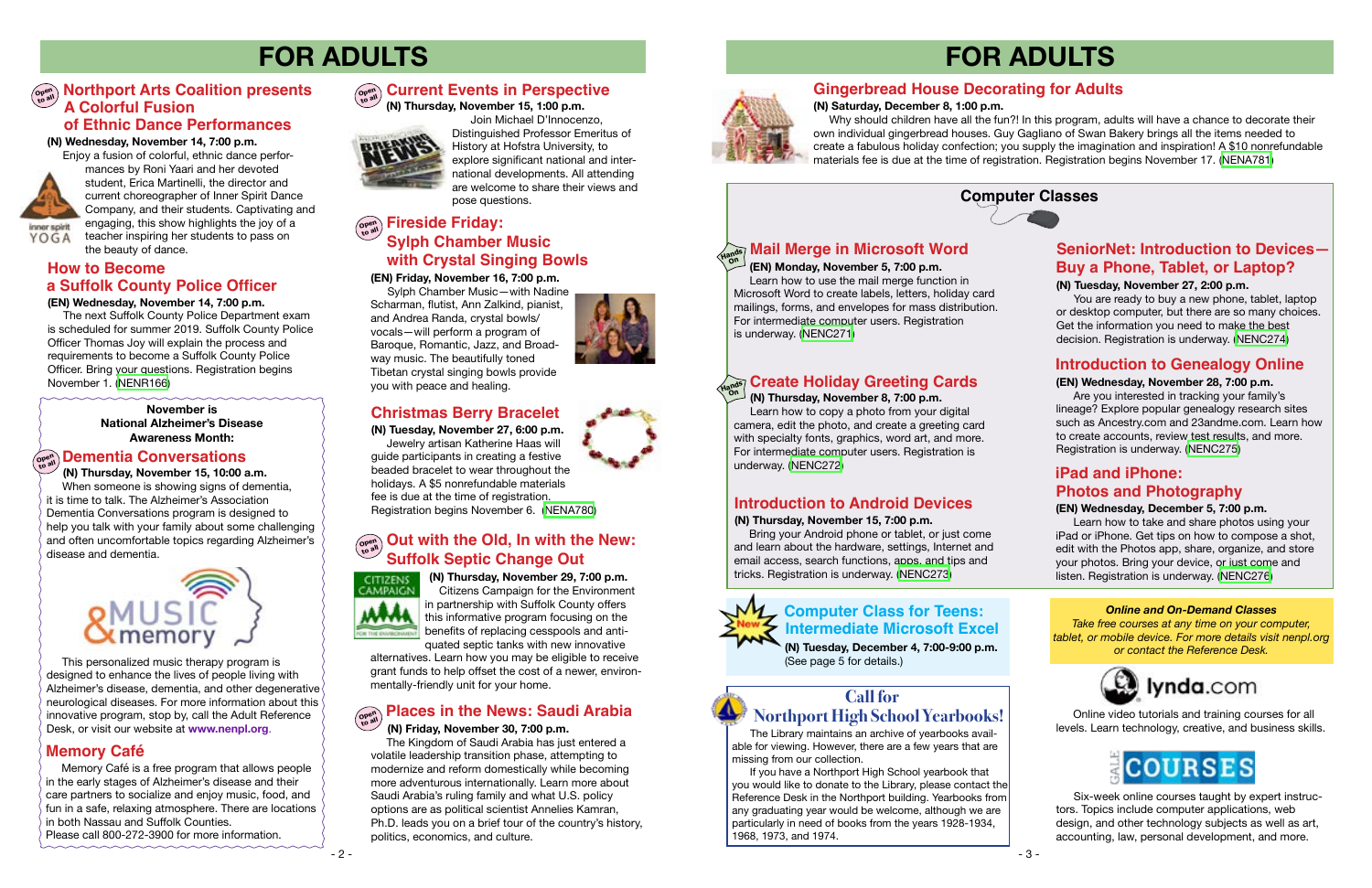## **FOR TEENS**

#### **Registration for the following Teen Programs begins November 1.**

#### **(N) Friday, November 9, 7:00-8:30 p.m.**

 Come join our monthly Friday night teen program where we try different snacks and drinks from around the world. This month we will enjoy the culinary treats of Poland. [\(NENY389\)](https://search.livebrary.com/record%3Dg1085784~S43)

## **Snack Around the World: Poland**

- **(N) Wednesday, November 7, 5:30, 6:00, 6:30, or 7:00 p.m.** ([NENY387\)](https://search.livebrary.com/record%3Dg1085808~S43)
- **(N) Wednesday, November 14, 5:30, 6:00, 6:30, or 7:00 p.m.** [\(NENY388](https://search.livebrary.com/record%3Dg1085819~S43)) Take a break and play the new suspenseful Nintendo Switch game "Hello Neighbor."

# **Wednesday Night Gaming:**

#### **(N) Saturday, November 17, 2:00-3:00 p.m.**

 Learn how to make handmade trinket surprise balls out of paper streamers for gifts for the upcoming holiday season. ([NENY393\)](https://search.livebrary.com/record%3Dg1085787~S43)

#### **DIY Surprise Balls**









#### *Mamma Mia! Here We Go Again* **Fridays, (N) November 16, and (EN) November 23, 2:00 p.m.**

Five years after the events of *Mamma Mia!*, Sophie prepares for the grand reopening of the Hotel Bella Donna as she learns more about her mother's past. Rated PG-13. 114 minutes.

> **(N) Monday, November 26, 7:00 p.m.** The group will discuss *The Swans of Fifth Avenue* by Melanie Benjamin.

## **Family Service League**

### **Friday Movies**



**UNIV VILL** 

*Three Identical Strangers* **Fridays, (N) November 2, and (EN) November 9, 2:00 p.m.** 

 In 1980 New York, three young men who were all adopted meet each other and find out they are triplets who were separated at birth. Then they discover why. Rated PG-13. 96 minutes. **(Note: This is a documentary film**.)

*Closed captioning will be displayed.*

## **FOR ADULTS**

**(N) Wednesday, November 28, 6:30 p.m.** Join Cinema Arts Centre co-director

Dylan Skolnick to view and discuss

*BlacKkKlansman.* The film is about Ron Stallworth, an African-American police officer from Colorado who successfully manages to infiltrate the local Ku Klux Klan with the help of a white surrogate, and then becomes head of the local branch. **(Note: Due to the length of the film, we will be starting at 6:30 p.m. sharp)**. Rated R. 135 minutes.

**(N) Thursday, November 1, 7:00 p.m.** Our nonfiction group will discuss *Clarence Darrow: Attorney for the Damned* by John A. Farrell.



**Truth Be Told** *Northport Library Circulation Desk. Copies of the discussion books and short story selections are available at the*

**(N) Thursday, November 8, 2:00 p.m.** The group will discuss *News of the World*  by Paulette Jiles.

## **Nintendo Night: Retro Gaming Competition**

### **Truth Be Told**

## **Novel Ideas**

### **Page Turners**

## **Short Story Central**

**(N) Tuesday, November 6, 7:00 p.m.**

### $\begin{bmatrix} \mathbb{P}_{\mathbb{P}_{\text{adv}}}^{\text{open}} \end{bmatrix}$  Cinema at the Library: *BlacKkKlansman*

 This month we will discuss selections from *Certain American States* by Catherine Lacey.

#### **(N) Wednesday, November 28, 7:00-8:00 p.m.**

 Our philosophy club is a great opportunity for teens to delve into life's big questions in an enthusiastic atmosphere of free thinking, energetic exchange, and unique perspectives. Food for thought (refreshments) will be served. Newcomers are always welcome. ([NENY399\)](https://search.livebrary.com/record%3Dg1085789~S43)

#### **Socrates Café**

*Open to students in grades 8-12* **(N) Friday, November 9, 7:30-8:45 p.m.**

 Do you love to write? Join fellow writers to discuss your ideas and get feedback on your work. New members are always welcome. ([NENY390](https://search.livebrary.com/record%3Dg1085768~S43))

## **Teen Writers Workshop**

**(N) Tuesday, November 13, 7:00-8:00 p.m.** Learn how to make fun and easy Italian dishes. Make cannoli dip and bruschetta while exploring Italy's food, beautiful landscape, and rich history. Buon appetito! ([NENY391](https://search.livebrary.com/record%3Dg1085785~S43))

## **International Cooking: Italy**



**(N) Tuesday, November 6, 2:45-4:00 p.m.** Assist at a children's craft program and earn volunteer credit. [\(NENY395\)](https://search.livebrary.com/record%3Dg1085810~S43)



## **Critter Craft Volunteers**

#### **(N) Thursday, November 15, 6:45-8:00 p.m.**

 Earn volunteer credit and help children learn how to play chess. A basic knowledge of the game is required for all volunteers. ([NENY398](https://search.livebrary.com/record%3Dg1085814~S43))

#### **Chess Club Volunteers**

**(N) Wednesday, November 14, 3:45-5:15 p.m.** Assist young children and their families as they create their own superhero origami. [\(NENY397\)](https://search.livebrary.com/record%3Dg1085812~S43)

## **Superhero Origami Volunteers**

#### **(EN) Wednesday, November 14,**

 **10:00, 10:30, 11:00, or 11:30 a.m.** ([NENA776\)](https://search.livebrary.com/record%3Dg1086293~S43) **(N) Tuesday, November 20,**

 **9:30, 10:00, 10:30, or 11:00 a.m.** [\(NENA777\)](https://search.livebrary.com/record%3Dg1086299~S43) A volunteer from the Health Insurance Information, Counseling, and Assistance Program (HIICAP) will answer questions one-on-one about Medicare and supplementary insurance by appointment. Registration begins November 1.











## **Medicare Counseling**

#### **(N) Friday, November 16, 7:00-8:30 p.m.**

 If you love Nintendo, you will not want to miss this monthly meet up. We will discuss Nintendo games new and old, make fun gamer crafts, and participate in gaming competitions for prizes! This month we will compete for prizes in a retro NES and SNES gaming competition. ([NENY392\)](https://search.livebrary.com/record%3Dg1085786~S43)

#### **Registration for the following Teen Volunteer Opportunities begins November 1.** *Open to students in grades 7-12.* You may choose one Volunteer Opportunity in addition to Teen Advisory Board and Author Visit.

## **(EN) Thursday, November 8, 7:00-8:00 p.m.**

 Help write holiday greetings to our troops overseas. Materials, ideas, and refreshments will be provided. ([NENY396](https://search.livebrary.com/record%3Dg1085811~S43))

 **Wednesday, November 7, (N) 9:30-10:30 a.m. & (EN) 11:00 a.m.-12:00 p.m.** 

 A nurse from Visiting Nurse Service is available to provide a free blood pressure check.

#### **Teen Advisory Board: Letters to the Troops**

#### **Intermediate Microsoft Excel for Teens**

#### **(N) Tuesday, December 4, 7:00-9:00 p.m.** Learn more about this spreadsheet program including functions, ranges, macros, and charting. Prerequisite: Introduction to Excel or previous knowledge. For teens. [\(NENY394](https://search.livebrary.com/record%3Dg1085788~S43))

**(N) Tuesday, November 27, 7:00-8:00 p.m.** The author will talk about her Newbery contender *The Night Diary.* In 1947, a half-Hindu, half-Muslim girl tries to make sense of the

world as her country splits into India and Pakistan. This compelling, timely novel speaks to the plight of refugees as well as political and religious divide. Call the Library to reserve a copy of the book to prepare for the meeting. Teens in grades 7-12 will receive volunteer credit for attending. [\(NENY400](https://search.livebrary.com/record%3Dg1086261~S43))

#### **Blood Pressure Check Open to all**

### **Newbery Club Author Visit: Veera Hiranandani**

#### **(EN) Wednesdays, November 7, 14, 28, December 5, 19, 7:00 p.m.**

Develop your English vocabulary, grammar, reading, and pronunciation with this friendly conversation group. Registration is preferred, but drop-ins are welcome. Registration begins November 1. ([NENR161](https://search.livebrary.com/record%3Dg1086372~S43))

## **Dynamic English**

**(EN) Mondays, November 5 & 19, 7:00 p.m.**  Registration begins November 1. [\(NENR163](https://search.livebrary.com/record%3Dg1086354~S43)) **(EN) Mondays, December 3 & 17, 7:00 p.m.** Registration begins November 26. ([NENR164](https://search.livebrary.com/record%3Dg1086367~S43))

Looking to continue to practice and improve your English language skills? Join in a fun-filled evening playing games and making new friends. Registration is preferred, but drop-ins are welcome.

## **Let's Play: ESL Game Night**



**(EN) Tuesday, November 6, 10:00 a.m.-12:00 p.m.** Representatives from Family Service

League (FSL) will be available to answer questions about the programs FSL provides from its various locations across Long Island.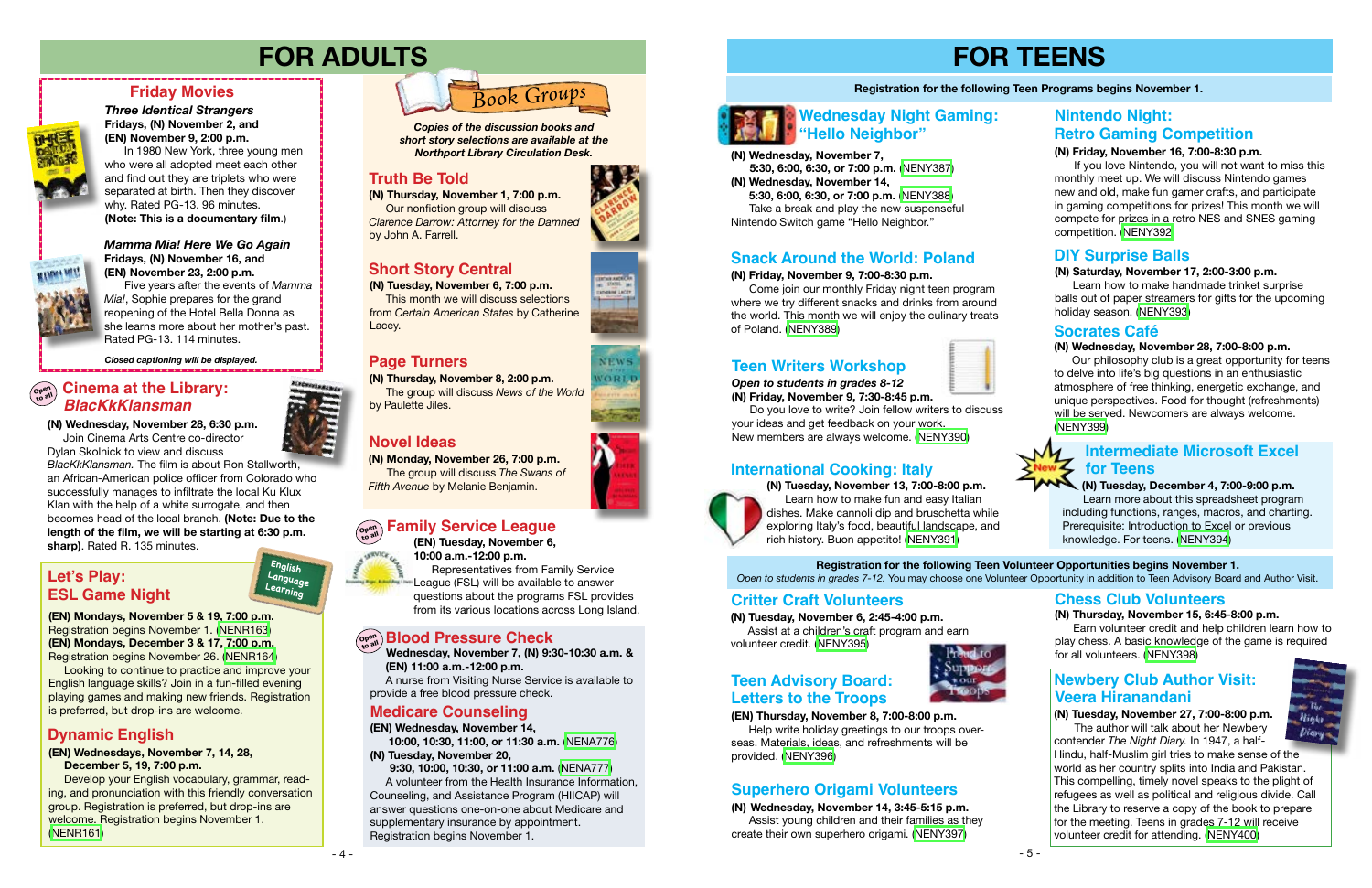#### **(N) Tuesdays, November 20, 27, December 4, 10:00 a.m.**

*Children 2-5 years with adult; siblings welcome* You and your child will enjoy fun and educational activities designed to encourage early reading, math, and social readiness skills, and also create a craft. (60 min.) ([NENJ563](https://search.livebrary.com/record%3Dg1085874~S43))

## **Sing and Play**

**(EN) Mondays, November 19, 26, December 3,**

 **10:00 a.m.** ([NENJ560](https://search.livebrary.com/record%3Dg1085690~S43)) **or 11:00 a.m.** ([NENJ561](https://search.livebrary.com/record%3Dg1085693~S43)) *Children 1-3 years with adult; siblings welcome*

 Sing songs and rhymes while using scarves, bells, balls, and hoops that engage children in musical and physical activity to reinforce early literacy skills and foster a love of language. (30 min.)

**Children listen to stories, sing songs and rhymes** that increase vocabulary and letter knowledge, and participate in hands-on activities. (40 min.) [\(NENJ564\)](https://search.livebrary.com/record%3Dg1085688~S43)

**Programs for families**

## **FOR CHILDREN**

**Registration for the following Road to Reading series programs begins November 1. (***One series program per child please***)** 

### **Time for Tots**

**(EN) Tuesdays, November 13, 20, 27, December 4, 1:00 p.m.**

*Children 4-5 years; independent*

#### **Independent program Preschool Storytime**

The author will talk about her Newbery contender *The Night Diary*. In 1947, a half-Hindu, half-Muslim girl tries to make sense of the world as her country splits into India and Pakistan. This compelling, timely novel speaks to the plight of refugees as well as political and religious divide. Call the Library to reserve a copy of the book to prepare for the meeting. New members are always welcome. (60 min.)

 **(N & EN) Fridays, November 2, 9, 16, 30, 10:00 a.m.** *Children birth-5 years with adult; siblings welcome*

 Stop by for this drop-in storytime. We will read stories, sing songs, share rhymes and fingerplays, and have fun in this interactive program for families. (30 min.)

*Children 2-5 years with adult; siblings welcome* Get ready for a fun-filled hour of movement, listen-

## **drop in Books a Poppin'**

# **FOR CHILDREN**

#### **(N) Tuesday, November 27, 7:00 p.m.** *Children in grades 4 and up*

 **(EN) Tuesday, November 13, 7:00 p.m.**

## **Pajama Storytime drop in**

*Children birth-5 years with adult; siblings welcome* Get your body moving in this evening family storytime. Enjoy action rhymes and songs as well

## as stories! (30 min.)

## **Paws to Read**

**(N) Friday, November 16,** 

 **6:30, 6:45, 7:00, or 7:15 p.m.** *Children in grades 1-5*

Enjoy making both a toucan and a panda that can clip onto your backpack or notebook. (45 min.) Registration is underway. [\(NENJ559\)](https://search.livebrary.com/record%3Dg1085654~S43)

 Dogs are great listeners and provide a calming environment for kids to read aloud. Fetch a good book and sign-up for a 15-minute reading session with a certified therapy dog. Registration begins November 1. [\(NENJ572\)](https://search.livebrary.com/record%3Dg1085728~S43)

> *Stop by the Library and pick up the November bookmark by Nick D'Amore. A reading list compiled by Children's Librarians is on the back.*



#### **The Bookmark Spot**

## **Dinosaur Stomp**

**(N) Tuesday, November 13, 10:00 a.m.**

ing activities, puzzles, a dinosaur craft, and more! (60 min.) Registration begins November 1. [\(NENJ568\)](https://search.livebrary.com/record%3Dg1085875~S43)

## **Turkey Pretzels**

# **(EN) Saturday, November 17, 2:00 p.m.** *Children in grades 2-5*

The whole family will enjoy this fully-staged musical production of the bestselling picture book by Victoria Kann. (60 min.) Registration begins November 3. ([NENJ575](https://search.livebrary.com/record%3Dg1085729~S43))

 Kids will gobble-gobble up the unique holiday treats they create with pretzel rods, chocolate, and candy corn. (75 min.) Registration begins November 3. [\(NENJ573\)](https://search.livebrary.com/record%3Dg1084382~S43)

## **Letters to Veterans**

 Decorative stationery will be available in the Children's Room throughout the month for kids to draw pictures or write letters to honor our troops. The Library will deliver all written messages to active duty service personnel.







 $-6 -$ 



#### **Program for children and accompanying adult; no siblings please**

#### **(N) Thursdays, November 29, December 6, 13, 10:00 a.m.**

*Children birth-23 months with adult; no siblings* **Enjoy rhymes and songs with your young child in** this program focusing on nursery rhymes. (30 min.) ([NENJ562](https://search.livebrary.com/record%3Dg1085873~S43))

### **Mother Goose Rhyme Time**

**(EN) Wednesdays, November 14, 21, 28, December 5, 10:00 a.m.** 

### **drop in Newbery Club Author Visit: Veera Hiranandani**

*Children 1-3 years with adult; siblings welcome* **Child development experts are on hand to answer** your questions while your children play with ageappropriate toys. An open-ended art activity and a circle time with stories and songs are included. (60 min.) ([NENJ580](https://search.livebrary.com/record%3Dg1085708~S43))

#### **1, 2, 3 Learn with Me**

**(EN) Saturday, November 3, 10:00 a.m.** *Children 4-5 years; independent*

Kids become the "mice" in the beloved Ellen Stoll-Walsh book and discover how

#### *Mouse Paint* **Dynamic Kids Movement Class**

primary colors make all the colors in the world. The mice will mix and stir their way through this fun and creative class using parachutes, giant tubs, ribbon sticks, props, and more. (45 min.) Registration is underway. ([NENJ558](https://search.livebrary.com/record%3Dg1085572~S43))

## **Critter Crafts**

**(N) Tuesday, November 6, 3:00 p.m.**

*Children in grades K-2*

 **(N) Wednesday, November 7, 10:00 a.m.**

*Children 1-4 years with adult; siblings welcome* Children learn to use their minds as well as their muscles while having fun building with blocks and playing with other children. (45 min.)

## **drop in Block Party!**

## **Superhero Origami**

**(N) Wednesday, November 14, 4:00 p.m.**

*Children in grades 2-5*

Celebrate your favorite superheroes with step-bystep folding instructions and special origami papers. (60 min.) Registration begins November 1. ([NENJ570](https://search.livebrary.com/record%3Dg1085727~S43))

**(N) Thursday, November 15, 7:00 p.m.** *Children in grades 2-6*

 Chess teaches children foresight, helps to expand self-confidence, and sharpens their ability to focus. All skill levels are welcome, but a basic knowledge of the game is required. (45 min.)

## **drop in Calm, Cool, and Connected**

 **(N) Tuesday, November 20, 4:00 p.m.** *Children in grades 3-5*

 Children will enjoy learning simple mindfulness and relaxation techniques. Stress-reducing exercises help kids focus, develop better study habits, prevent boredom, and build self-esteem. (45 min.)

**(N) Sunday, November 25, 2:00 p.m.** *Children 4 years and up; adults and siblings welcome*

### **Presents:** *Pinkalicious* **Plaza Theatrical Productions**

#### **Gingerbread Houses**

#### **(N) Saturday, December 8, 11:00 a.m.**

*Children in grades K-5 with adult; siblings welcome*  Guy Gagliano of Swan Bakery will inspire each family to decorate their own delicious gingerbread house. All materials will be provided. A nonrefundable fee of \$10 (cash or check made out to the Northport-East Northport Public Library) must be brought to either library within 3 days of registration. Your REGISTRATION IS NOT COMPLETE until payment is received. Only one gingerbread house per family please. (60 min.) Registration begins November 17. ([NENJ577](https://search.livebrary.com/record%3Dg1085731~S43))

#### **Into the Rainforest**

**(EN) Monday, December 10, 10:00 a.m.**

*Children 2-4 years with adult; siblings welcome*

Imaginations soar in this fun and active class as children tiptoe over bridges, tumble with monkeys, and play under the rainforest canopy while using a parachute, balance beam, props, and more. (45 min.) Registration begins November 17. [\(NENJ578](https://search.livebrary.com/record%3Dg1085698~S43))

#### **Make and Take Candle**

**(N) Saturday, December 15, 10:00 a.m.**

*Children in grades 2-5*

useun

 Create the perfect holiday gift from recycled wax while learning about the art of candle making. (60 min.) Registration begins November 17. [\(NENJ579\)](https://search.livebrary.com/record%3Dg1085732~S43)